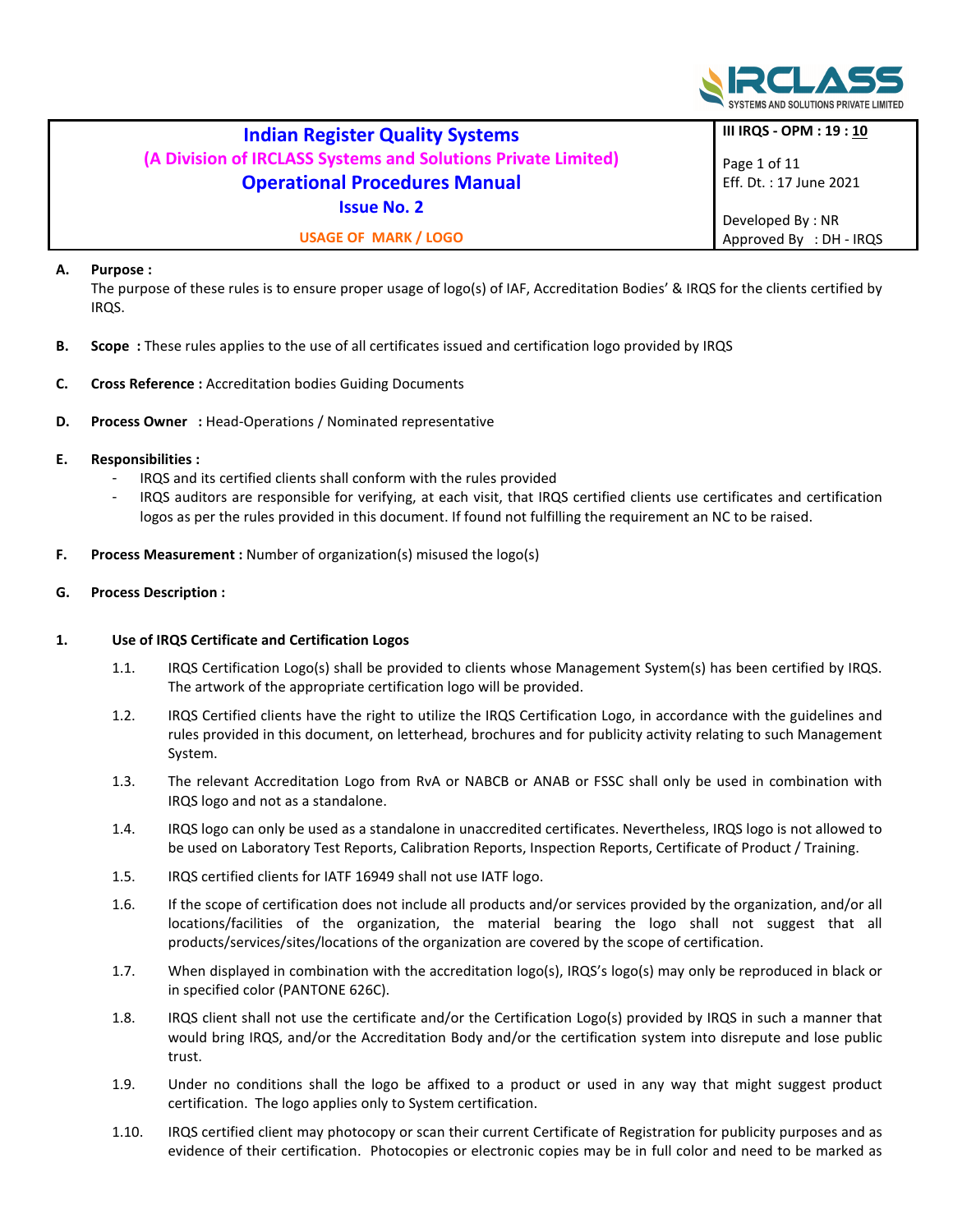being a copy of the original.

- 1.11. The right to use the certification logo by the Organization cannot be transferred to any other person, entity, or corporation (including through a change of ownership of the Organization) without IRQS's prior written consent.
- 1.12. On reduction of the scope of certification, the client shall amend all advertising material referring to its certification to properly reflect the reduced scope.
- 1.13. On suspension or withdrawal of its certification, IRQS client shall immediately discontinue its use till the period under suspension.

### 2. Additional Information

- 2.1 For clarification as to whether the proposed use of the Certification Logos on certified organization's advertisement, brochure or other promotional material is in compliance with these guidelines/rules, the client may send a sample to IRQS for review.
- 2.2 For the use of the certification logo on electronic documentation (i.e. websites), the same rules as stated in these guidelines/rules shall apply.

#### 3. Use of Accreditation Body Logos

3.1 Use of RvA accreditation mark

The regulation is available on the website of the RvA (www.rva.nl) https://www.rva.nl/en/documents/rules-anddecisions/

'VR003 - Regulation for the use of Accreditation marks'

### 3.1.1 For IRQS & IRQS clients:

Use of the Accreditation Body Logos is permitted in accordance with the rules specified above and the extra requirements identified in the following sections:

- 3.1.1.1 In no case will the RvA logo be used on a stand-alone basis. A client certified by IRQS may use the RvA accreditation logo only in combination with the IRQS Logo on client's stationery and literature, subject to the conditions below and as specified earlier in this document.
	- a. A body accredited for product certification may authorize a certified client to apply the accreditation mark, in combination with the certification mark, to the product or to the packaging of the product if these products have been certified on the basis of the applicable accredited certification scheme.
	- b. The accredited certification body may authorize certified clients to use the accreditation mark in combination with the certification mark on letters and on other documents relating to activities for which these producers have been certified under RvA accreditation.
	- c. Excluded is the use of the accreditation mark:
		- on reports and certificates of certified calibration, testing and medical laboratories and inspection bodies;
		- on business cards of the certified client's personnel.
	- d. If the certified client uses the accreditation mark it shall be used immediately next to, above or below the certification mark and shall not in any case be shown more prominently than the certification mark. In no way the suggestion shall be created that the certified organization has been accredited by the RvA.
- 3.1.1.2 Use of logos, logos or names of other organizations on the same document that the RvA/IRQS logos are used, shall in no way give the impression that these organizations have been either accredited by the RvA or have been certified by IRQS.
- 3.1.1.3 The RvA accreditation logo shall be reproduced:

3.1.1.3.1 Either as appearing in the artwork supplied by IRQS

- 3.1.1.3.2 Or as specified below, and meeting the specified color requirements (or in black)
- 3.1.1.3.3 Not exceeding 45mm.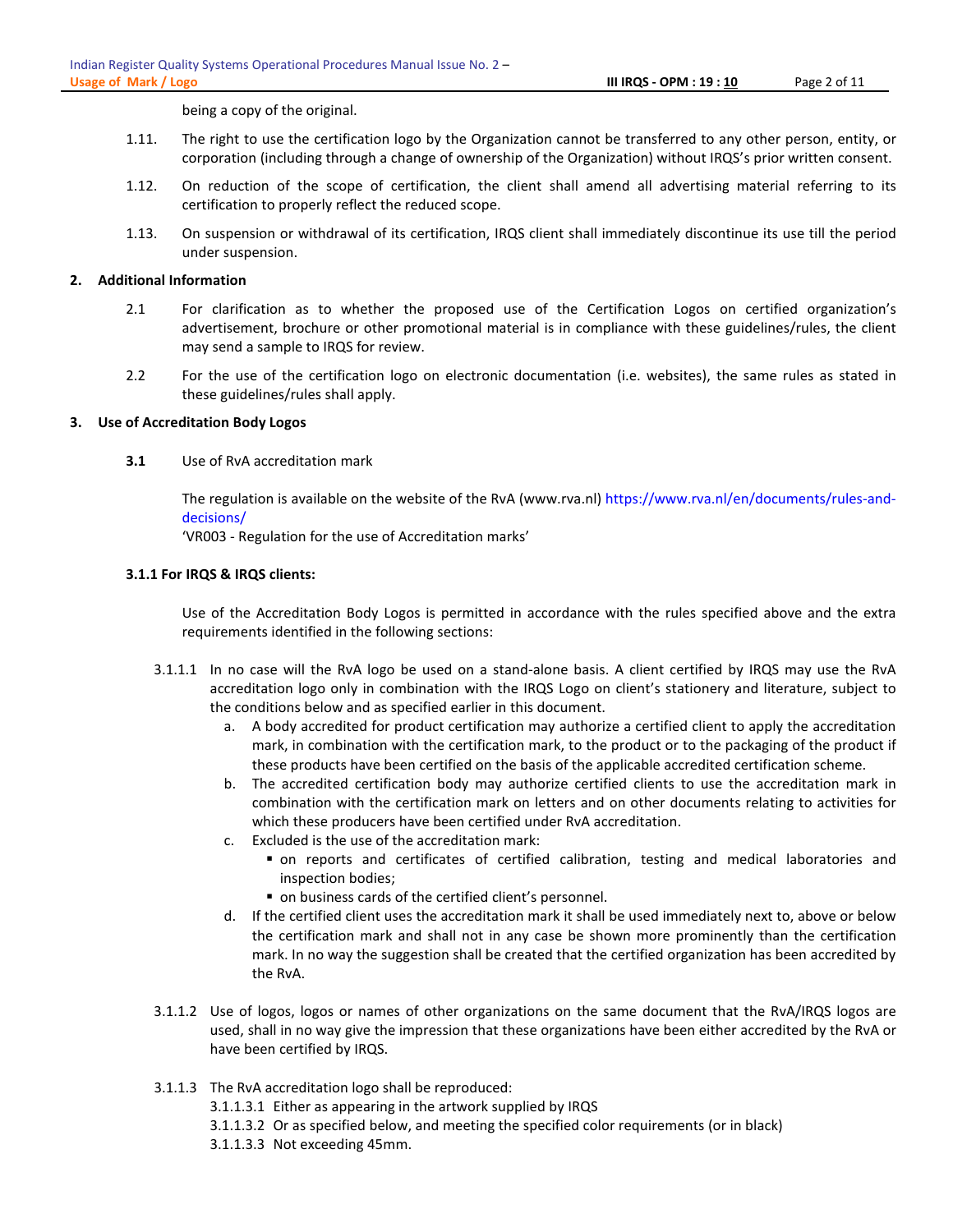

The complete accreditation logo may be printed as per the color scheme above or entirely in black. The text (MGMT SYS RvA C071) used within the accreditation logo below the logo (as seen in the example below) is also printed in blue (PMS 296) or in black. The details on lay-out of an accreditation logo are provided below. The proportion between the height of the logo and the height of the two lines of text shall be approximately 3:2.

The maximum height of the complete accreditation logos on documents shall not exceed 45 mm. The RvA logo may not be larger and never more conspicuous than the logo of IRQS.

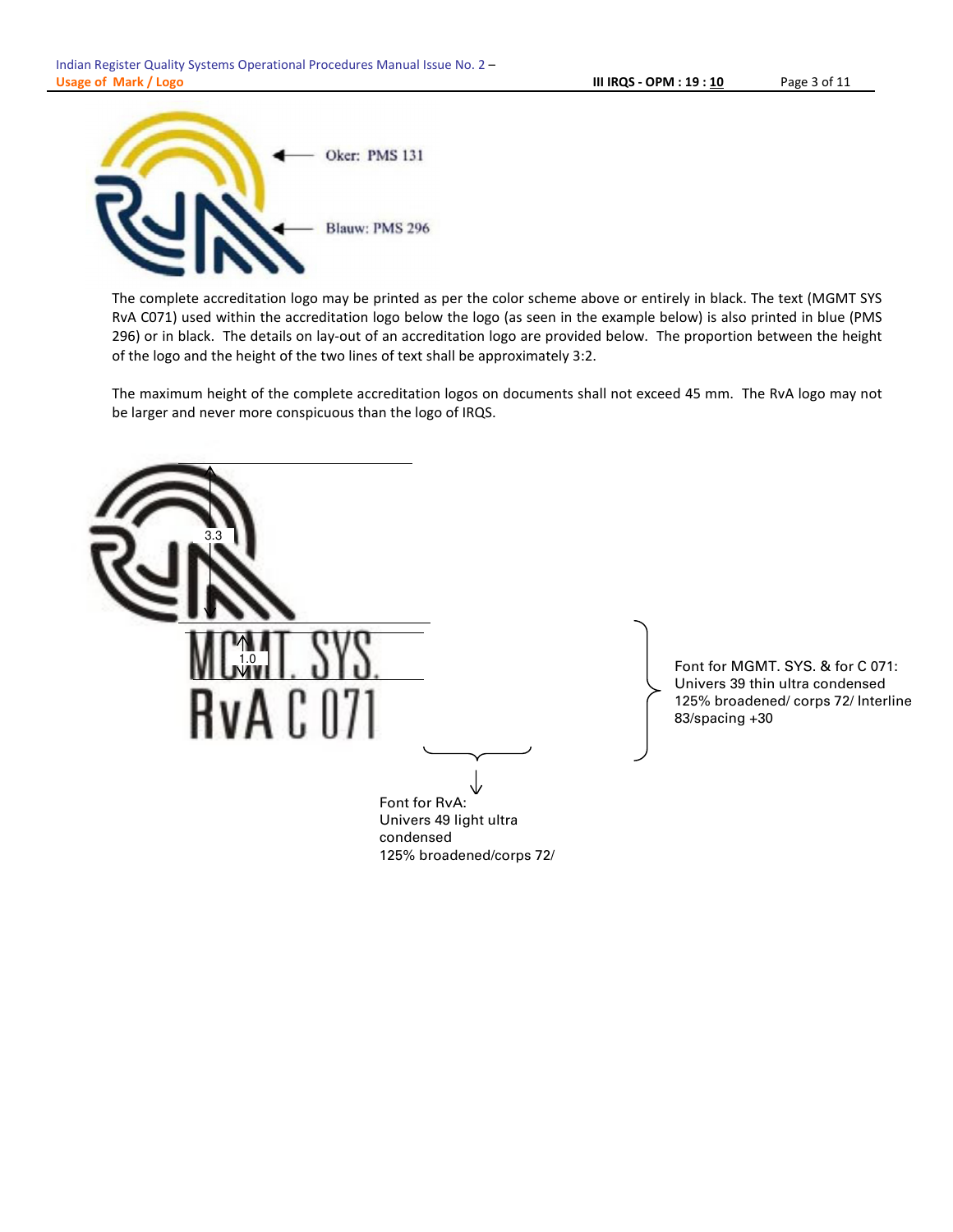#### 3.2 Use of NABCB accreditation mark

The regulation is available on the website of the NABCB (www.qcin.org/nabcb). http://qcin.org/nabcb/ http://www.qcin.org/nabcb/others/use\_of\_logo/index.php

#### 3.2.1 For IRQS & IRQS clients :

Use of the Accreditation Body Logos is permitted in accordance with the rules specified above and the extra requirements identified in the following sections:

- 3.2.1.1 A certified client may use the NABCB accreditation Symbol only in combination with the IRQS's logo on the client's stationery and literature, subject to the conditions below and to the IRQS's conditions for use of the registration logo.
- 3.2.1.2 The use of this logo by the certified organizations will be under the control and supervision of IRQS.
- 3.2.1.3 The NABCB accreditation Symbol shall be reproduced in the proportions and the colors indicated in the appendix 'A' below.
- 3.2.1.4 The size of the logo shall not normally be reduced below the size 15x12mm. In the event of reproduction in smaller size owing to limitation of space, the logo shall be legible with no infilling of space and letters. The logo shall be reproduced based on the artwork supplied by IRQS.
- 3.2.1.5 A registered client may not place the NABCB accreditation Symbol in isolation from the IRQS registration logo.
- 3.2.1.6 The logo shall only be printed in the color combination or in the grey-black combination as specified in the appendix below.
- 3.2.1.7 Neither the IRQS's Logo nor the NABCB's Symbol shall be used on the packaging of a product, labels, publicity material, written announcements etc. that in any way suggests that the IRQS or NABCB have certified or approved any product, process or services of the registered client
- 3.2.1.8 The logo shall not be displayed on buildings and flags.
- 3.2.1.9 The logo shall not be displayed on vehicles except in publicity material like part of a large advertisement.
- 3.2.1.10 The logo shall not be used on the visiting cards.
- 3.2.1.11 Use of logo not permitted on laboratory test, calibration or inspection reports, as such reports are deemed to be products in this context.
- 3.2.1.12 In case the logo is being used by a registered client contrary to the conditions specified, then IRQS shall take reasonable action and advise the registered client organization for corrective action. In situations of repeated contraventions, IRQS may withdraw the certification.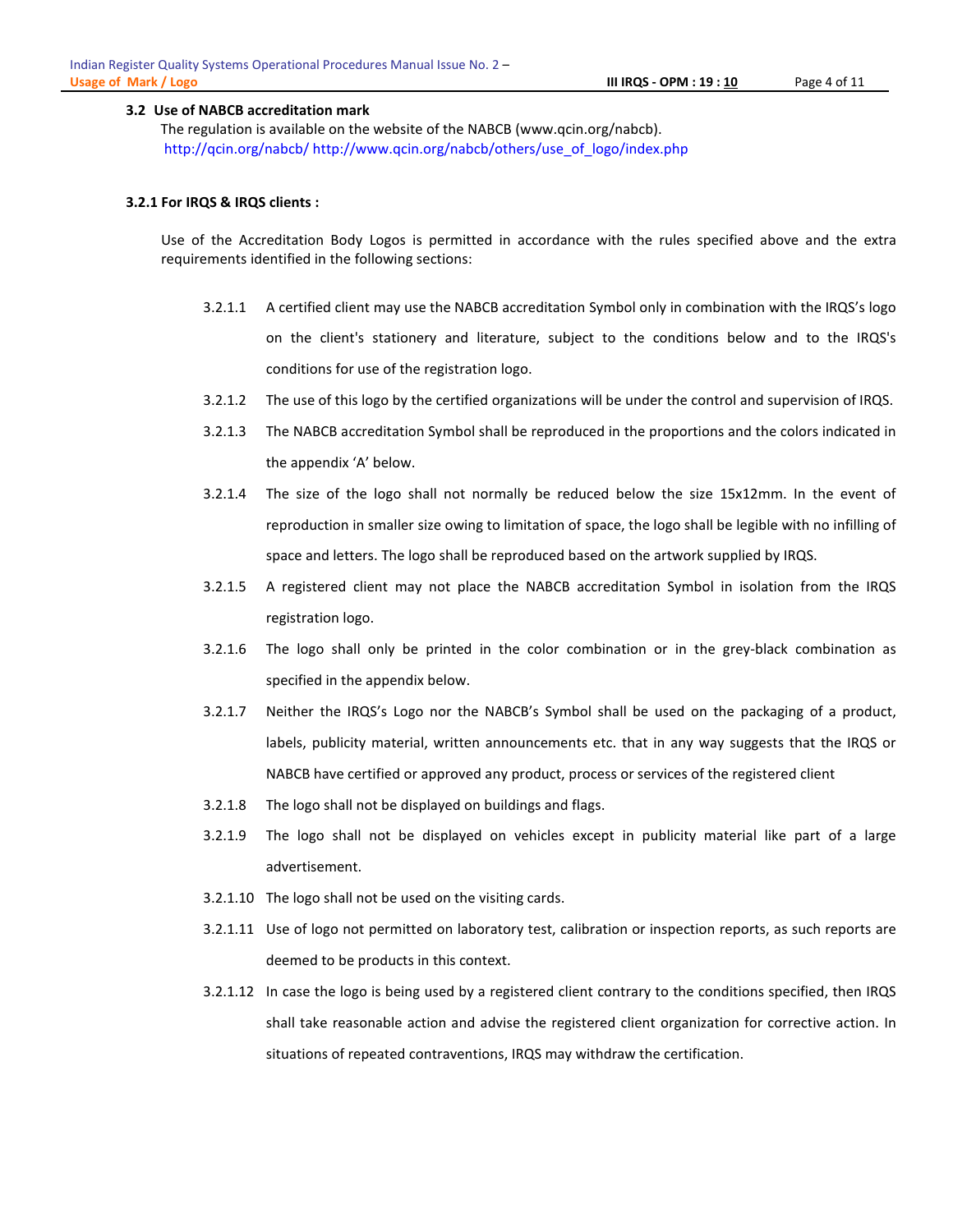



Font: Arial True type (bold) Colour: Circle - Cyan 80% Magenta 30% Triangle and Outline - Black 100%.

Black & White: Circle - Black 40% Triangle and Outline Black 100%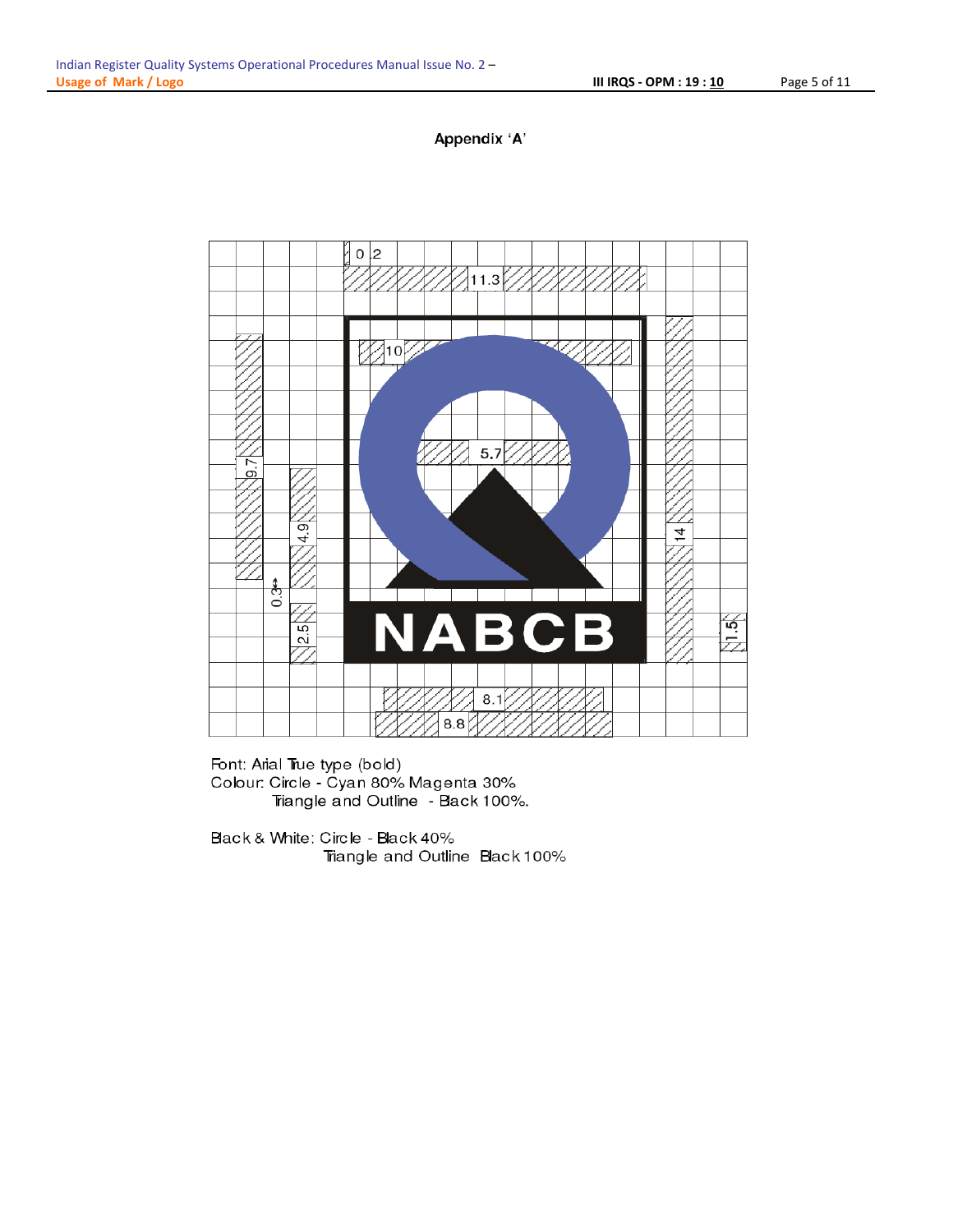#### 3.3 Use of ANAB accreditation mark

The regulation is available on ANAB website under Accreditation Rule 2 (PR 1018) (http://www.anab.org/media/45814/ar02.pdf)

3.3.1 For IRQS:

IRQS shall not use ANAB accreditation in such a manner as to bring ANAB into disrepute and shall not make any statement regarding its accreditation that ANAB may consider inaccurate, misleading or unauthorized.

IRQS may use ANAB accreditation symbol only in conjunction with its own symbol on its certificates, advertising, stationery, and literature (in any medium including electronic media and websites) associated with its accredited certification subject to the conditions stated in ANAB Accreditation Rule.

IRQS shall not use ANAB accreditation symbol on any document unless the document relates in whole or in part to certification activities of the IRQS. This would not preclude IRQS from including the accreditation symbol on its pre-printed Letterhead paper.

#### 3.3.2 For IRQS clients:

- 3.3.2.1 A certified organization may use the ANSI-NAB accreditation symbol only in conjunction with the IRQS logo symbol on the organization's stationery and literature, and in its advertising, subject to the conditions as per ANSI-NAB Accreditation Rule 2 (PR 1018) and to the IRQS conditions for use of its symbol.
- 3.3.2.2 The ANAB accreditation symbol shall be reproduced on a background that will not impede readability:
	- a. In black or in blue (PMS 286 or equivalent) and red (PMS 485 or equivalent) on a white or light-colored background;
	- b. In a size that makes all features of the symbol clearly distinguishable; and
	- c. Without distortion of its dimensions.
- 3.3.2.3 When using the ANAB accreditation symbol, its size must not exceed the size of the IRQS symbol.
- 3.3.2.4 The organization may not place the ANAB accreditation symbol in isolation from the IRQS symbol.
- 3.3.2.5 ANAB's accreditation symbol shall not be used on a product or in such a way as to suggest that the IRQS and/or ANAB have certified or approved any product, process, or service of a certified organization, or in any other misleading manner.

The ANAB accreditation symbol has been revised, please refer below:



- 3.3.2.6 If packaging, etc., used for transportation includes the symbol, a clear statement must be included to the effect that the product contained therein was manufactured in a facility with [specify] management systems certified as being in conformity with [specific standard]".
- 3.3.2.7 Upon voluntary or otherwise withdrawal of the IRQS ANAB-accredited certification, the organization shall immediately discontinue use of both IRQS & ANAB's accreditation symbol,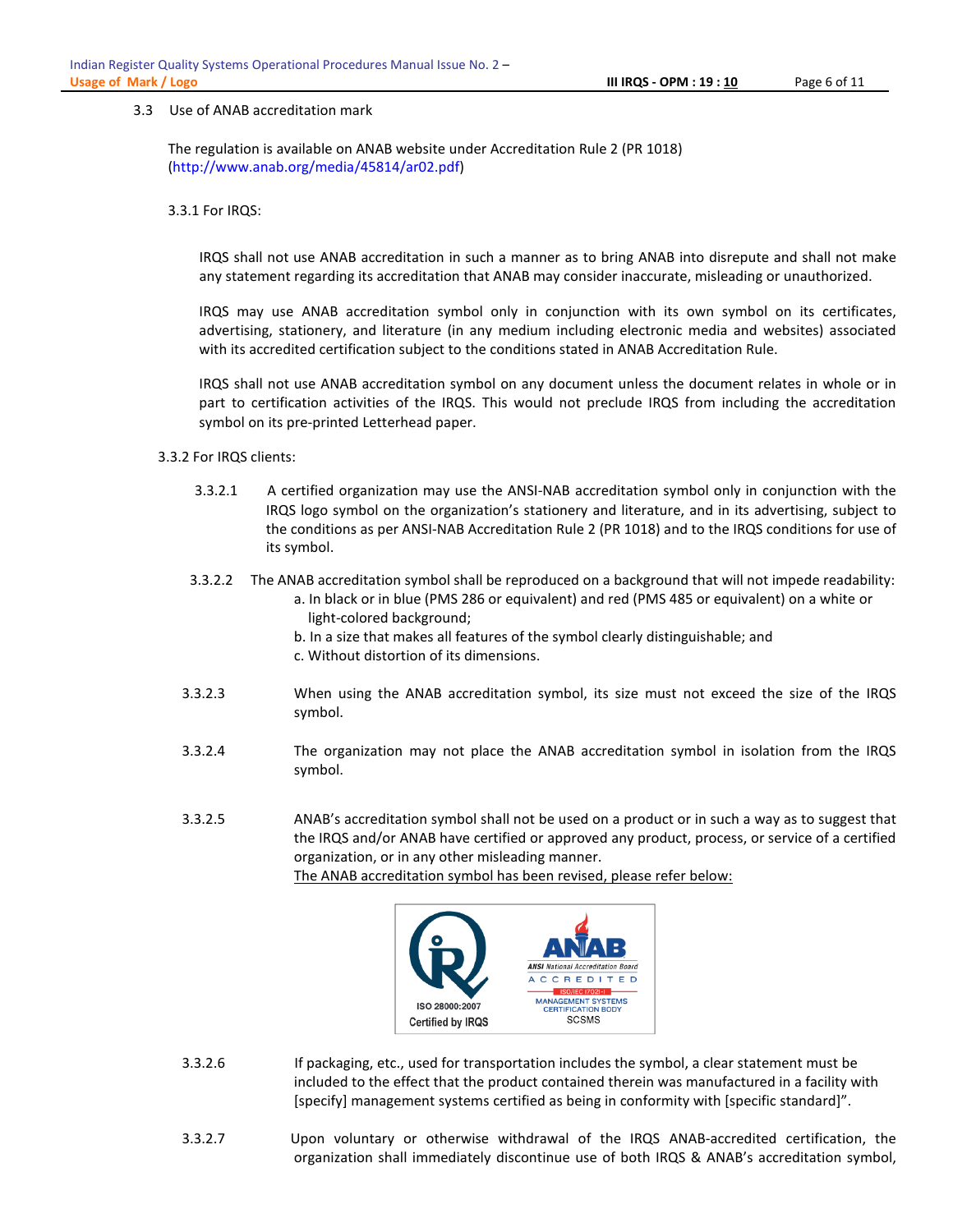|         | IRQS & ANAB's name, and claims of accredited certification in any medium, including             |  |  |
|---------|-------------------------------------------------------------------------------------------------|--|--|
|         | letterhead, electronic media, etc., and return back to IRQS or submit the proof destruction.    |  |  |
| 3.3.2.8 | If an organization continues to use the IRQS / ANAB accreditation symbol or reference to IRQS / |  |  |
|         | ANAB, IRQS / ANAB will publish a notice on its website indicating that the organization is      |  |  |
|         | making a false claim of ANAB-accredited certification, and IRQS / ANAB may take legal action    |  |  |
| 3.3.2.9 | For any New Accreditation for any new scheme, the respective Accreditation Bodies Rules for     |  |  |
|         | Usage of logo shall be followed.                                                                |  |  |

### 4. Use of IAF MLA Mark as per Agreements with NABCB/RvA:

NOTE: For additional information for 'Conditions for use of NABCB Accreditation Mark & IAF MLA Mark', refer BCB 202 which is made available on http://www.qcin.org/nabcb/others/use\_of\_logo/index.php

The use of NABCB Accreditation Mark and the Combined IAF MLA Mark as relevant by IRQS, and the NABCB Accreditation Mark by the certified organizations of IRQS will be under the control and supervision of IRQS. IRQS has taken reasonable actions to ensure that the use of the NABCB with IAF MLA mark by itself or by the certified organizations of IRQS is within the conditions specified below. The IAF MLA Mark shall not be used by certified organizations of IRQS.

4.1 For IRQS:

4.1.1 The IAF MLA mark shall be used only for QMS / EMS schemes for which the IRQS is holding the valid accreditation from NABCB.

The IAF MLA mark shall be used only for the accredited schemes for which the IRQS is holding the valid accreditation from RvA.

- 4.1.2 The IRQS shall only use the IAF MLA Mark in the manner set out in IAF ML 2 General Principles on Use of the IAF MLA Mark (as updated / modified from time to time).
- 4.1.3 The IAF MLA Mark shall be reproduced using an authorized copy from NABCB and shall be reprinted according to the following specifications:

in black and white or in the colours Pantone 2747 (dark blue) and Pantone 299 (light blue)

- ii) on a clearly contrasting background
- iii) in a size which makes all the words of the IAF MLA Mark clearly distinguishable, with the width of the IAF MLA Mark no less than 20 milli meters
- 4.1.4 The right of the IRQS to use the said IAF MLA Mark is non-transferable.
- 4.1.5 The IRQS may use IAF MLA Mark on its pre-printed letter head, accredited certificates, quotations for work, advertisements, websites and other documents.

Note: The depiction of the "combined mark" given below showing the IAF MLA Mark, the NABCB/RvA logo and IRQS own logo next to each other is only an example and is not intended to specify how they are to appear on the certificate. The intent is that the IAF MLA Mark is to be used "in conjunction" with the NABCB/RvA logo and the IRQS logo and may be positioned under the IRQS logo or elsewhere on the certificate to suit the IRQS.

4.1.6 IRQS shall not use the IAF MLA Mark on any other documentation unless:

IRQS's name or logo is included on the same sheet of paper and both are of approximately the same size,

ii) it is clearly indicated that the reference is only to the schemes for which NABCB/RvA is the IAF MLA Member and,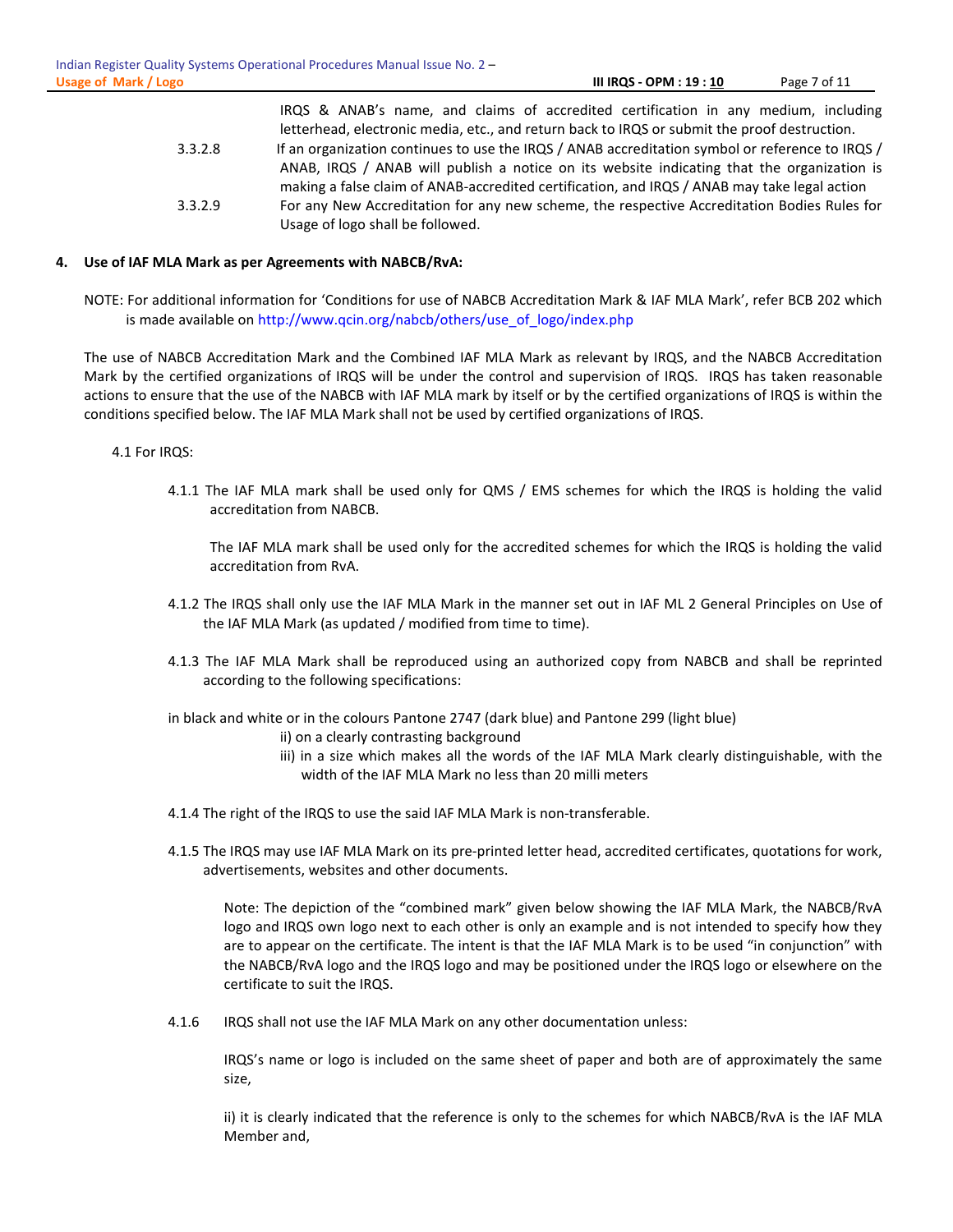iii) the documentation relates entirely to the certification activities of the IRQS for which it holds valid accreditation from NABCB/RvA

Note: The documentation can be in any form or type of medium.

- 4.1.7 IRQS undertakes to use the IAF MLA Mark in strict accordance with the instructions, conditions, standards of quality and IAF MLA Mark specifications supplied by NABCB/RvA at anytime and from time to time.
- 4.1.8 IRQS shall supply to NABCB/RvA, specimens of its usage of the IAF MLA Mark; IRQS shall supply these specimens during any NABCB/RvA assessment or at another time, if requested by NABCB/RvA / IAF.
- 4.1.9 The Combined IAF MLA / ILAC MRA Mark when used under contract with NABCB shall be reproduced and used in accordance with the latest versions of IAF MLA Mark document (IAF ML 2) and the stipulations in the agreement signed with NABCB.
- 4.1.10 IRQS shall not allow the fact of its accreditation to be used to imply that a product, process, system or person is approved by NABCB.

### 4.2 For IRQS Clients:

- 4.2.1 IRQS can permit use of the mark by their certified clients only when a NABCB accredited certificate is issued.
- 4.2.2 IRQS may authorize, in writing, a certified organization issued with NABCB accredited certificate, to use the NABCB logo with unique accreditation number as granted to IRQS prescribed below the NABCB logo and combined IAF MLA Mark as applicable only in conjunction with the IRQS logo, on the certified organization's pre-printed letterhead, quotations for work, advertisements, websites and other documents subject to the certified organization entering into a written agreement with IRQS confirming compliance any rules established by IAF for the use of its MLA mark, rules of NABCB for use of its logo and IRQS rules for use of its mark.
- 4.3 For IRQS and IRQS Clients:
	- 4.3.1 IRQS or its certified organization shall not use the IAF MLA Mark on a product, or in a way that may be interpreted as denoting product conformity.
	- 4.3.2 The IAF MLA Mark shall not be used by IRQS or its certified client in any way which implies that IAF has approved a certified or registered a product, service or system certified by IRQS.
	- 4.3.3 The NABCB accreditation mark and combined IAF MLA mark cannot be printed on visiting cards.
	- 4.3.4 The NABCB Accreditation Mark shall not be reproduced by a certified organization in isolation of IRQS mark.
	- 4.3.5 The mark shall only be printed in the colour combination or in the grey-black combination as specified in the Appendix
	- 4.3.6 The NABCB Accreditation Mark or the IAF MLA / ILAC MRA Mark as relevant shall be used to refer to the accredited status of IRQS, and where applicable in conjunction with mark of the IRQS to refer to the accredited certificates issued to the certified organization.
	- 4.3.7 The NABCB Accreditation mark or the IAF MLA / ILAC MRA Mark as relevant shall not be used in any way that it misleads the reader about the accredited status of the IRQS or the certified client of IRQS.
	- 4.3.8 For management system certification, neither the IRQS nor NABCB logo shall be used on the packaging of a product, labels, publicity material, written announcements etc. that in any way suggests that the IRQS or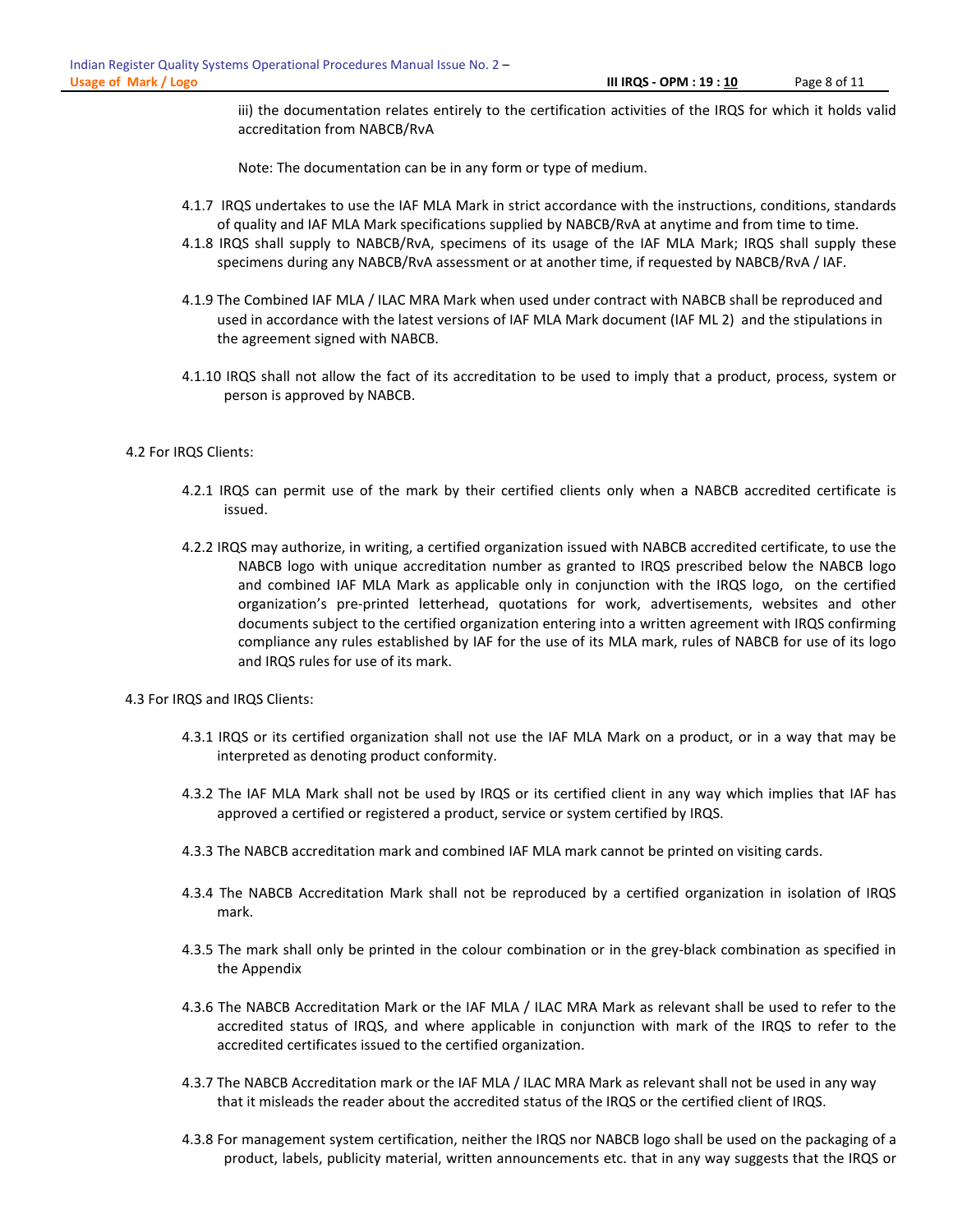NABCB have certified or approved any product, process or service of the certified client of IRQS or in any other misleading manner.

- 4.3.9 The NABCB Accreditation Mark or the IAF MLA Mark shall not be displayed on vehicles except in publicity material like part of a large advertisement.
- 4.3.10 The NABCB Accreditation Mark or the IAF MLA Mark shall not be displayed on buildings and flags.
- 4.3.11 All quotations and contracts by IRQS having the NABCB Accreditation Mark or the IAF MLA Mark shall clearly indicate the portion of activities that are not accredited by NABCB.
- 4.3.12 IRQS upon suspension or withdrawal of its accreditation (however determined), shall discontinue use of NABCB Accreditation Mark or the IAF MLA Mark and all advertising matter that contains any reference to an accredited status.
- 4.4 Contravention of the conditions for IRQS & IRQS Clients:
	- 4.4.1 In case the NABCB Accreditation Mark or the IAF MLA Mark as relevant is being used by IRQS or by certified client of IRQS contrary to the conditions specified, then the concerned IRQS shall take reasonable action and where relevant advise the concerned organization for corrective action. In situations of repeated contraventions by certified organization, IRQS may withdraw the certification.

In case, if IRQS does not take suitable action against the improper use of the NABCB Accreditation Mark or the IAF MLA Mark as relevant, NABCB may suspend / withdraw the accreditation of IRQS.

4.4.2 In case the NABCB Accreditation mark or the IAF MLA Mark as relevant is being used contrary to the conditions by IRQS, NABCB shall take reasonable action and advise IRQS for corrective action. In situations of repeated contraventions by IRQS, NABCB may withdraw the accreditation of the defaulting body.

#### 4.5 Action on Suspension and Termination for IRQS & IRQS clients:

- 4.5.1 Upon suspension of the accreditation by NABCB, IRQS shall immediately cease to use its stationery, certificates and other publicity material that has NABCB Accreditation Mark or the IAF MLA Mark on it. The use can be restarted only after the suspension is revoked by NABCB.
- 4.5.2 Upon termination of the accreditation on account of non-renewal / withdrawal of the accreditation IRQS shall immediately cease to use its stationery, certificates and other publicity material that has NABCB Accreditation Mark or the IAF MLA Mark on it.

#### 5. Use of the FSSC 22000 Logo:

- 5.1 FSSC 22000 certified organizations may use the FSSC 22000 logo, but only in conjunction with the mark of IRQS Logo.
- 5.2 The FSSC logo may be used on the organization's printed matter, literature, business cards, website and promotional material subject to the design specifications below.
- 5.3 The FSSC 22000 logo shall not be used either on a product, its labeling or its packaging, or in any other misleading manner, so as to suggest that the IRQS has certified or approved any product, process or service of a certified organization.
- 5.4 Mentioning possession of a FSSC 22000 certificate or making any reference such as "Produced in a FSSC 22000 certified company" on a product label is not allowed.
- 5.5 The IRQS will audit the use of the FSSC 22000 logo by certified organizations during every surveillance and re-certification audit. Any non-conformance associated with the use of the logo will require remedial action to correct the use of the logo as well as corrective action for future use.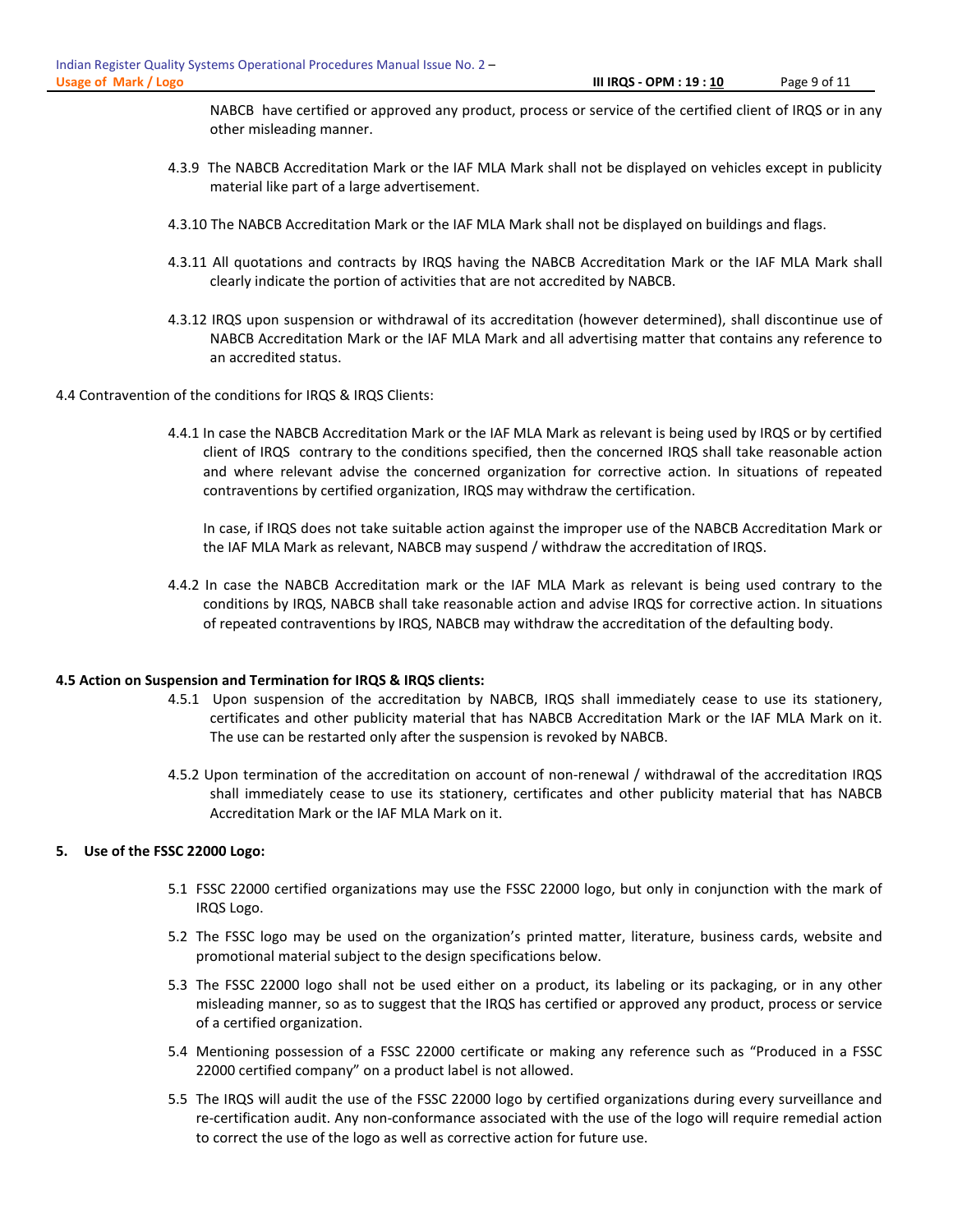# 5.6 Design

Color specifications: Light green: Pantone 375 C: CMYK = 41/0/78/0en RGB = 172/202/87 Dark green: Pantone 361 C: CMYK = 69/0/100/0 en RGB = 91/172/381

- Use of the logo in black and white is permitted when all other text and images are in black and white.
- When used by the certified organization, the size of the FSSC 22000 logo must not differ from the size of the IRQS' mark and they must always appear together.

# 6. For any New Accreditation the respective Accreditation Bodies Rules for Usage of logo shall be followed.

# 7. Under suspension/withdrawal :

IRQS certified clients are required to refrain from using the Certificate and/or Logo from all points e.g. the packaging of a product, labels, publicity material, written announcements and other promotional material like letterheads, etc.

# 8. Verification under suspension/withdrawal for misuse of certificate information, logo or mark :

- 8.1 IRQS shall verify the certified client through visiting website of the clients under suspension or gathered information from the client's customer or interested parties or during the audit for misuse of the information.
- 8.2 Under suspension/withdrawal, if client is found to misuse Certificate information / logo / mark in contravention to condition specified in this procedure then the concerned organization would be requested to give the corrective action, in situations of repeated contraventions by the organization, IRQS may withdraw the certificate or may lead to legal action.

# 9. Misuse:

- 9.1 Misuse of the certification logo, the accreditation logo or certificate of registration by the client may result in suspension or withdrawal of the certification by IRQS. IRQS's considerations with respect to suspension or withdrawal will be as follows:
	- 9.1.1 Inadvertent misuse: With this activity, the Organization will be required to immediately withdraw the offending materials or IRQS will suspend certification until the misuse is rectified. Repeated inadvertent misuse also will be cause for withdrawal of certification.
	- 9.1.2 Fraud: with an activity considered premeditated on the part of the Organization, IRQS will withdraw certification and publish notices to that effect in the directory of certified companies.
	- 9.1.3 IRQS logo is not allowed to be used on Laboratory Test Reports, Calibration Reports, Inspection Reports, Product Certification, Training.
	- 9.1.4 IRQS certified clients are not allowed to use "Statement of fact" like "…..ISO ….Certified Co. or Company" on their products or primary packaging material used for their products.
		- **I** identification (e.g. brand or name) of the certified client;
		- the type of management system (e.g. quality, environment) and the applicable standard;
		- $\blacksquare$  the certification body issuing the certificate.
	- 9.1.5 Use the IAF MLA mark in public advertisements by IRQS when the accreditation is suspended or by the certified organization when the certification is suspended would constitute misuse. Use of the IAF MLA mark, in any manner, by IRQS or their certified organization when the accreditation is withdrawn would constitute misuse. Use of the IAF MLA mark, in any manner, by the certified organization when the certificate is withdrawn would constitute misuse.
	- 9.1.6 IRQS shall monitor and take suitable action to control the use of the IAF MLA Mark, including withdrawal of authorization to use the IAF MLA Mark in case of misuse and to prevent any incorrect references or misleading use, by IRQS or IRQS certified organizations; In the event of any misuse by a certified organization, IRQS agrees to publicize the misuse suitably in local media and in the case of continued misuse initiate legal proceedings.
	- 9.1.7 Misuse of certification information or logo / mark during the period client organization "certificate of approval" is under suspension.
	- 9.1.8 Misuse of Logo / Mark :